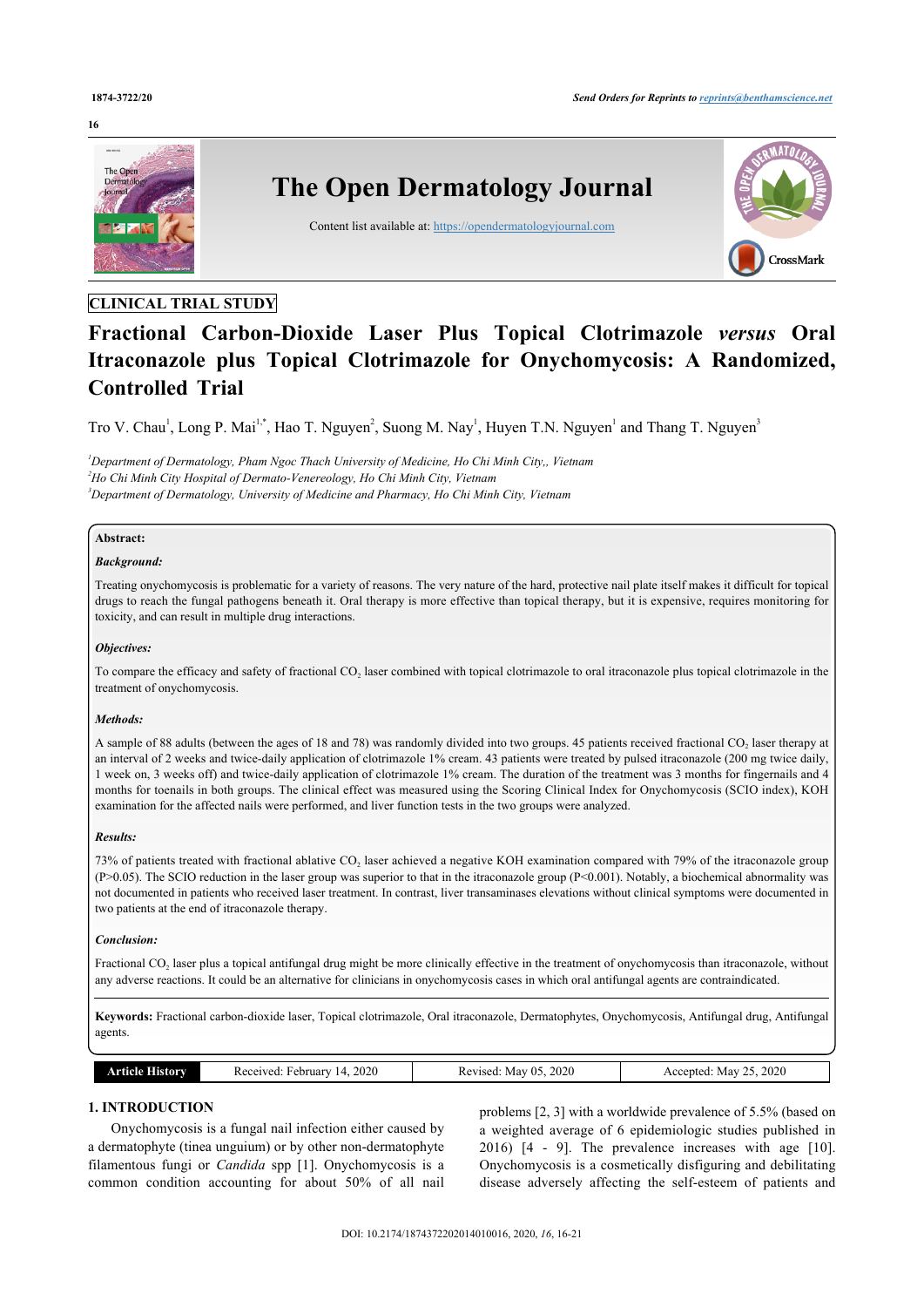sometimes leading to depression. Apart from the pain and difficulty in walking, it carries the risk of cellulitis in the elderly and diabetic patients [\[11](#page-4-6)].

Treating onychomycosis is problematic for a variety of reasons. Oral therapy is more effective than topical therapy, but it is expensive, requires monitoring for toxicity, and can result in multiple drug interactions. Topical therapy is a long process that often requires nail debridement and multiple return visits and still delivers a relatively poor success rate. The very nature of the hard, protective nail plate itself makes it difficult for topical drugs to reach the fungal pathogens beneath it [\[12](#page-4-7), [13](#page-4-8)]. Surgical nail avulsion for the treatment of onychomycosis should be avoided as potential side effects include postoperative pain, narrowing of the nail bed, distal paronychia, and infection [\[14](#page-4-9)]. It is contraindicated for patients with diabetes mellitus, peripheral and collagen vascular diseases, autoimmune disorders, disorders of hemostasis, and paronychia. Moreover, recurrences and reinfection are not uncommon (up to 20% of cured patients)[[10](#page-4-5)]. Long-term negative effects on quality of life, difficult management associated with a high prevalence of onychomycosis show the need for new treatment modalities.

Recently, there has been a growing interest in the laser industry following a series of scientific trials that have introduced various laser systems as a therapeutic alternative for this condition. Lasers are potential therapeutic modalities for onychomycosis because they have very few contraindications, minimal adverse effects, short treatment regimens, and good patient compliance [\[15\]](#page-4-10). The  $CO<sub>2</sub>$  laser system was the first laser device studied for onychomycosis. Tissue heating from laser machines can produce direct damage or induce an immune reaction against pathogens [\[16](#page-4-11) - [18\]](#page-4-12). Furthermore, they have been studied as adjuvants to topical therapies for onychomycosis, as they can facilitate drug delivery through the nail plate by increasing permeability [[19](#page-4-13)]. Ablative standard  $CO<sub>2</sub>$  in combination with a topical antifungal drug, proved to be efficacious [20, [21\]](#page-4-14). However, patients experienced pain for weeks after treatment [[22](#page-4-15)]. Yang *et al.* [\[23](#page-4-16)] used the ablative fractional  $CO<sub>2</sub>$  laser for onychomycosis patients for 12 weeks with 8 sessions. The results showed clinical efficacy in 52%. Moreover, two other studies used fractional  $CO<sub>2</sub>$  laser plus a topical medication (amorolfine and terbinafine, respectively) for onychomycosis treatment. The clinical efficacy was 71% and 73%, respectively [\[24,](#page-4-17) [25\]](#page-4-18). These results suggested that a combination of ablative fractional  $CO<sub>2</sub>$  with topical antifungals could be more effective than fractional  $CO<sub>2</sub>$  therapy alone. However, no randomized trial comparing this treatment approach to standard systemic antifungal therapy.

Therefore, we designed a randomized, controlled study to compare the safety and efficacy of carbon dioxide laserassisted delivery of topical clotrimazole with systemic itraconazole plus topical clotrimazole in the treatment of onychomycosis.

# **2. MATERIALS AND METHOD**

#### **2.1. Patients**

This study was performed at Thu Duc General Hospital, Ho Chi Minh, Vietnam, between September 2018 and June 2019. The study was conducted with approval from the Thu Duc General Hospital ethics committee. The study protocol conformed to the guidelines of the Declaration of Helsinki. Written informed consent was obtained from all study participants before enrolment. As part of the consent process, clinical study participants were informed about the risks and benefits of participating in the study.

Adults (aged  $\geq$  18 years) who were capable of giving written informed consent and who had a clinical diagnosis of onychomycosis were eligible. Suspected onychomycosis was confirmed by positive direct microscopy in all patients.

Patients were excluded if they were pregnant, lactating or had other nail diseases or history of systemic antifungal treatment within the last 6 months.

The participants' clinical history was reviewed in detail, including age, sex, duration of disease, first anatomic site affected at the onset of the disease, drug intake, and complete physical examination.

#### **2.2. Study Design**

Patients were randomized into two groups (laser group and itraconazole group) using a computer randomization program.

Patients in the laser group were treated with fractional  $CO<sub>2</sub>$ laser therapy (Lutronic, Korea) at an interval of 2 weeks with deep mode, pulse energy of 10 to 15 mJ, a density 10%, a pulse interval of 0.5 ms, and pulse width of 0.5 to 1.0 ms. The fluence was adjusted according to the thickness of the nail.

Patients in the itraconazole group received pulse itraconazole (200 mg twice per day, 1 week each month).

All subjects in the two groups received topical clotrimazole 1% cream twice daily. The duration of the treatment was 3 months for fingernails and 4 months for toenails in both groups.

## **2.3. Outcome Assessment**

Direct examination with KOH was performed at the beginning and the end of the study. The results were counted as positive when specimens from the nail contained septated hyphae.

Clinical improvement, the Scoring Clinical Index for Onychomycosis (SCIO index), was evaluated by two experienced dermatologists before and after treatment. SCIO (range 1-30) was calculated using the clinical index component and the growth component in the following equation [\[26](#page-4-19)]:

 $SCIO = [(d/3)^{3-f} (f+h (3-f)) (l) (a+3)/3]^{1-((2-f)(3-f)/2]}$ 

Where  $d =$  depth of involvement,  $f =$  clinical form,  $h =$ degree of hyperkeratosis,  $l =$  location, and  $a =$  age of patients.

Digital photography documentation of nails was taken at

<span id="page-1-0"></span><sup>\*</sup> Address correspondence to this author at the Department of Dermatology, Pham Ngoc Thach University of Medicine, 02 Duong Quang Trung, Ho Chi Minh, 700000, Vietnam; Tel: +84.978.006600, Fax: +84.28.38.650025; E-mail: [drmaiphilong@gmail.com](mailto:drmaiphilong@gmail.com)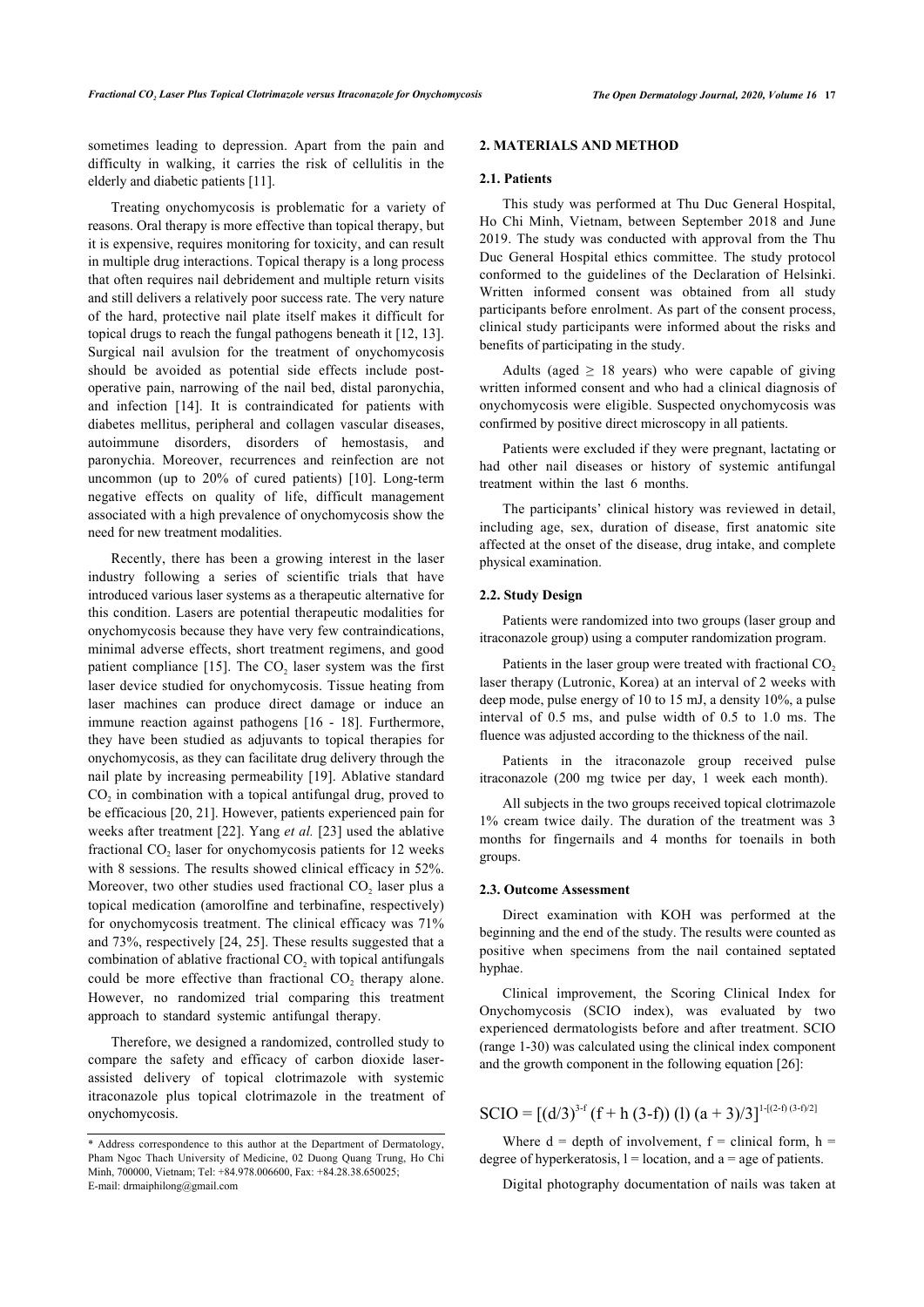baseline and every visit. At the last visit, the patient's satisfaction with the treatment results was evaluated by a questionnaire using a grading system as follows: very satisfied, satisfied, slightly satisfied, and dissatisfied.

For the safety evaluation, we determined whether the subjects had any subjective symptoms or objective findings. Liver transaminases were performed before, and at the end of the therapy, other investigations were performed only if clinically demanded.

# <span id="page-2-1"></span>**2.4. Statistical Analysis**

Statistical analysis was carried out using SPSS version 24.0 for Windows (IBM, Armonk, NY, U.S.A.). All quantitative variables were expressed using measures of central tendency (mean, median) and measures of dispersion (SD). The normality of the data was checked using the Kolmogorov–Smirnov test. Comparisons were made using the Student t-test for normal distributions, and the Mann– Whitney test for non-parametric variables. Qualitative or categorical variables were described as frequencies and proportions. Differences in categorical variables were compared using the chi-square test. All statistical tests were two-sided and performed at a significance level of  $p < 0.05$ 

# <span id="page-2-2"></span>**3. RESULTS**

#### **3.1. Demographics and Baseline Characteristics**

In total, 88 patients were randomized and included in the study. 45 participants received fractional  $CO<sub>2</sub>$  laser therapy plus topical clotrimazole and 43 patients received oral itraconazole in combination with topical clotrimazole. Patient demographics and baseline characteristics are shown in Table **[1](#page-2-0)**. The comparison of gender, mean age, and mean disease duration at the first visit between the two groups showed no significant difference ( $p < 0.05$ ).

<span id="page-2-3"></span>

|                                                    | Laser $(n=45)$         | Itraconazole (n=43) |
|----------------------------------------------------|------------------------|---------------------|
| Sex N $(\% )$                                      |                        |                     |
| Male                                               | 19(42.2)               | 16(37.2)            |
| Female                                             | 26(57.8)               | 27(62.8)            |
| Age, y mean $(95\% \text{ CI})$                    | $46.5(42.8 -$<br>50.2) | $48.3(44.6 - 51.9)$ |
| Nail involvement $N$ (%)                           |                        |                     |
| Toenail                                            | 139 (72)               | 77 (60.6)           |
| Fingernail                                         | 54 (28)                | 50 (39.4)           |
| Duration of onychomycosis,<br>months mean (95% CI) | $14.4(8.8-20)$         | $12(8.5 - 15.5)$    |
| History of oral therapy $N$ (%)                    | 14(31.1)               | 7(16.3)             |

# <span id="page-2-0"></span>**Table 1. Baseline patient data.**

*CI*, confidence interval

# **3.2. Mycological Cure**

At the end of the treatment period, direct microscopy was negative in 34 patients (79.1%) in the itraconazole group compared to 33 patients (73.3%) in the laser group (Table **[2](#page-2-1)**). This difference was not statistically significant (P=0.53).

#### **3.3. Clinical Improvement**

Among patients treated with fractional  $CO<sub>2</sub>$  laser, the baseline mean SCIO was 7.5 (95% CI 5.4 to 9.6) and the mean SCIO decreased to 2.4 (95% CI 0.7 to 4.1) at the end of the treatment. For itraconazole treated patients, the baseline mean SCIO was 5.9 (95% CI 3.9 to 7.9) and decreased to 3.9 (95% CI 1.9 to 5.9) at the last visit. At the end of the study, both groups had statistically significant reductions of mean SCIO compared with the first visit (both p<0.01) (Fig. **[1](#page-2-2)**).

**Table 2. Direct microscopy results of the two treatment groups.**

|              | <b>Negative</b> | <b>Positive</b> | p-value |
|--------------|-----------------|-----------------|---------|
| Laser        | $33(73.3\%)$    | 12(26.7%)       | 0.53    |
| Itraconazole | 34 (79.1%)      | $9(20.9\%)$     |         |

Furthermore, the difference between the mean SCIO at baseline and the end of the study was compared between the two groups. Results showed that the reductions in the mean SCIO in the fractional  $CO<sub>2</sub>$  laser-treated group was significantly greater than in the itraconazole-treated group (p<0.001) (Fig.**2**).



Fig. (1). Clinical results of onychomycosis patients treated by six sessions of  $CO<sub>2</sub>$  laser at 2-week intervals and daily clotrimazole 1% cream. **A**: Before treatment. **B**: After the last session.



**Fig. (2).** Pulse itraconazole plus daily clotrimazole 1% cream. **A**: Before treatment. **B**: After 3 months.

# **3.4. Safety and Tolerability**

Side effects were seen in 8 of 43 participants in the itraconazole- treated group. Side effects in the itraconazoletreated group were gastrointestinal effects (three patients), abdominal pain (one) headache (two), and asymptomatic self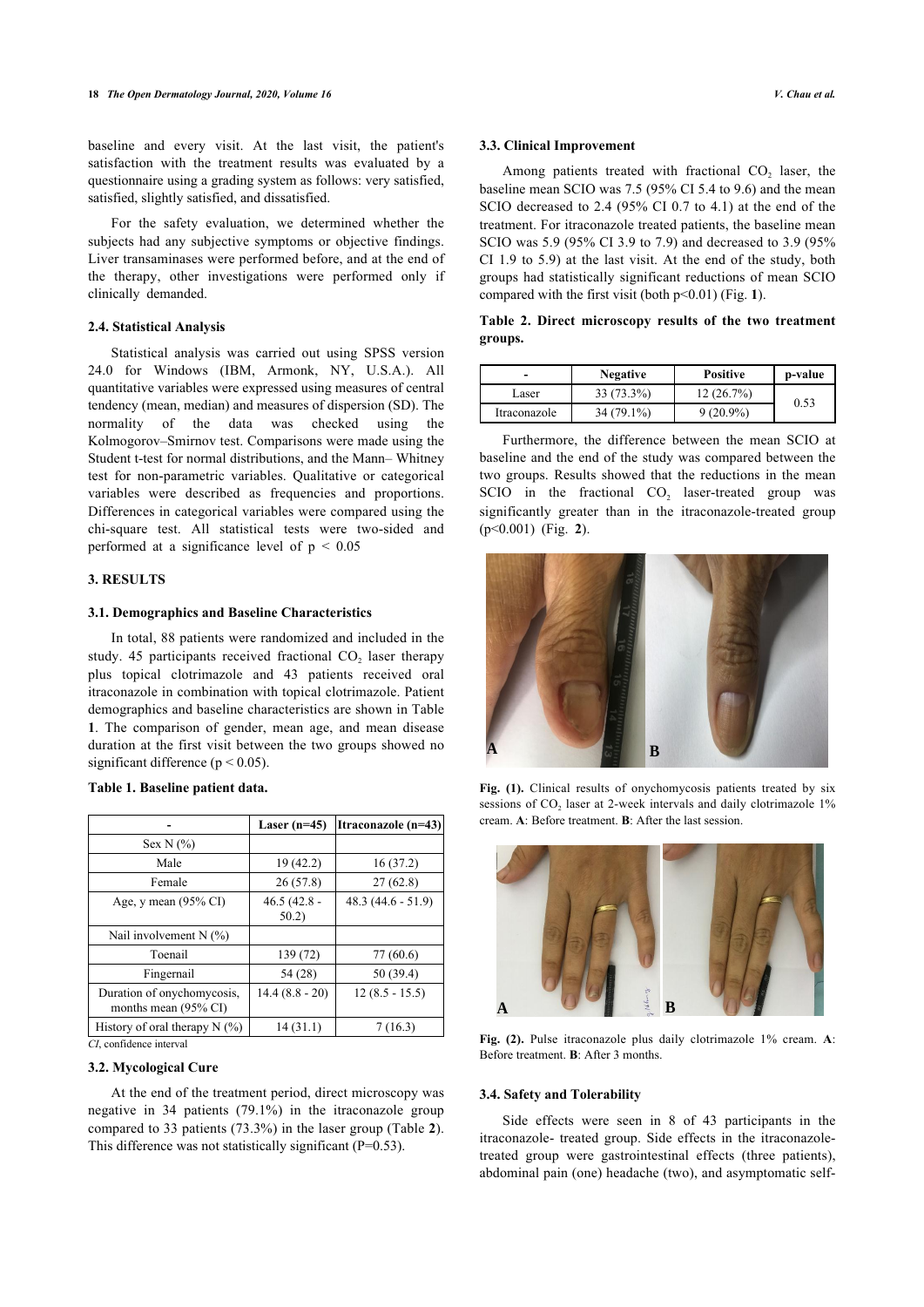limited liver transaminases elevations (two). In contrast, several participants experienced a slight pain with  $CO<sub>2</sub>$ fractional therapy. No other adverse reactions were noted in the laser-treated group.

# **4. DISCUSSION**

Up-to-date oral and topical antifungal agents (used alone or in combination) are considered the mainstay of therapy against onychomycosis. Even in the most experienced hands, these approved and widely used drugs may offer only disappointing results with high rates of relapse. Laser treatments are the most rapidly expanding area of onychomycosis therapy. Laser devices can be used to enhance drug delivery, activate topically applied drugs, or photothermally kill fungi. Laser treatments have a number of advantages over traditional therapy as they are primarily conducted in the clinic by trained professionals, reducing the need for patient compliance. They also have the potential to reduce adverse events and systemic interactions. To our knowledge, this study is the first controlled trial that compares the efficacy and safety of carbon dioxide laserassisted delivery of topical clotrimazole to systemic itraconazole for onychomycosis treatment.

In the present study, there was more female than male patients (60% *versus* 40%). Similar results were found by previous studies [\[7,](#page-4-20) [9,](#page-4-4) [27](#page-4-21), [28\]](#page-4-22). The difference might result from daily habits such as nail cosmetics, frequent water contact, detergents, raw food, cleaning materials, hydrocarbons, and trauma. The habit of sharing nail care equipment such as scissors, clippers, and emery boards in nail salons also contributes to the spread of infection [\[29](#page-4-6) - [32\]](#page-5-0)

In our study, onychomycosis involving toenails is about two times more common than that of fingernails. These findings are comparable to the results of a multicenter survey of 15,000 patients in Canada [[3](#page-4-2)]. The warm, moist, confined environment provided by our occlusive footwear, combined with slower toenail than fingernail growth and less blood flow to the area, all combine to make the feet and toes specifically vulnerable.

Distal and lateral subungual onychomycosis was the most common pattern of onychomycosis in our study, followed by total dystrophic onychomycosis. A similar result was found in the studies of Gupta *et al*. [[3](#page-4-2)], the largest epidemiology survey has reported.

We found no significant differences between laser and itraconazole group in the mycological clearance rate defined by negative KOH examination at the end of the study (73.3% *vs*. 79.1%).

However, the laser group showed a significantly higher clinical improvement defined as a reduction in the mean SCIO at the end of the study compared with the itraconazole group  $(P<0.001)$ .

A few uncontrolled studies with a combination of fractional  $CO<sub>2</sub>$  laser and a topical antifungal drug have been done. Lim *et al*. [\[24](#page-4-17)] was the first group using the combination of fractional  $CO<sub>2</sub>$  laser and a topical antifungal agent for the management of onychomycosis. They treated 119 nails in 24

patients with fractional  $CO<sub>2</sub>$  laser and topical amorolfine. The fluence used was at  $24$  J/cm<sup>2</sup>. The laser treatment consisted of three sessions at four-week intervals. Ninety-two percent of the patients showed a clinical response and 50% showed a complete response with a negative KOH. Similarly, Bhatta *et*  $al.$  [\[25\]](#page-4-18) used fractional  $CO<sub>2</sub>$  laser (also three sessions at fourweek intervals) combined with daily 1% terbinafine cream for the treatment of onychomycosis. The authors reported 95% negative KOH and 92% negative culture at the end of the study. Most laser-treated nails (98%) showed improvement: the mean SCIO was significantly decreased.

To date, the exact mechanism of action of laser devices against fungal pathogens is still under investigation. Fungal inactivation through unselective tissue heating is the most prevailing hypothesis. It has been reported that temperatures of 55°C are the lowest capable of destroying dermatophytes [\[16](#page-4-11)], whereas temperatures of less than 45°C can stimulate germination with *Trichophyton spp.*-specific optimal values [[17](#page-4-23)]. Tissue heating can produce direct damage or induce an immune reaction against pathogens. The optimal temperature and duration of heating tolerated by human tissue have not been elucidated yet. Nevertheless, heating should be done cautiously as temperatures above 60°C, which lead to protein denaturation and coagulation of healthy surrounding tissue. Carney *et al*.[[18\]](#page-4-12) showed that heat produced a fungicidal effect for *T. rubrum* at 50°C with exposure times of 15 min, for *Epidermophyton floccosum* at 50°C with exposure times of 10 min, and limited growth of *Scytalidium* spp. was seen at 55°C with exposure times of 5 min. Additionally, the fractional  $CO<sub>2</sub>$ laser can create multiple tiny columns that facilitate drug delivery through the nail plate by increasing permeability [\[24](#page-4-17)]. Furthermore, during the laser procedure, nail plates, the environment for fungal growth, are partially vaporized [[33\]](#page-5-1).

In total, 11 adverse events related to itraconazole were experienced by 8 patients. The most frequently reported itraconazole-related adverse events were gastrointestinal disorders. Patients treated by fractional  $CO<sub>2</sub>$  laser only experienced slight pain. This correlates with most published studies [\[24](#page-4-17), [25,](#page-4-18) [34](#page-5-2), [35\]](#page-5-3).

# **CONCLUSION**

Fractional  $CO<sub>2</sub>$  laser combined with topical clotrimazole 1% is a safe and effective treatment option for onychomycosis. It achieved a greater clinical improvement with a similar mycotic cure rate rather than oral itraconazole in combination with topical clotrimazole 1%. Candidates for this method are patients who have failed previous therapies or those in whom systemic therapies are contraindicated, fearing polypharmacy, or drug interactions. Patients with certain non-dermatophyte molds, such as *N. dimidiatum* infections, in whom there is no good alternative therapy, may also be considered ideal candidates.

# **ETHICS APPROVAL AND CONSENT TO PARTI-CIPATE**

The study was conducted with approval from the ethics committee of the Thu Duc General Hospital, Vietnam under approval no. 62.72.35.01.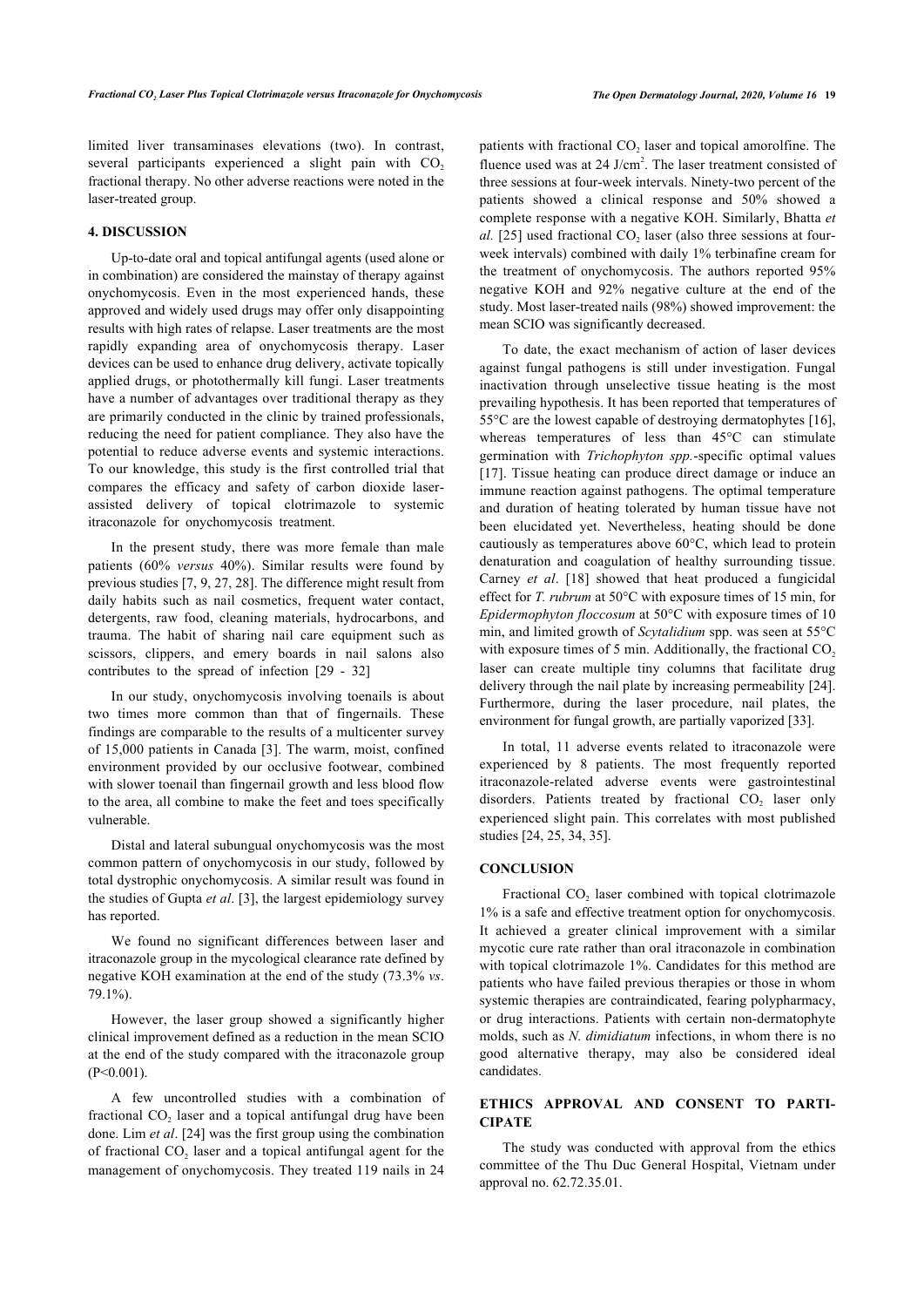# **HUMAN AND ANIMAL RIGHTS**

<span id="page-4-7"></span>No Animals were used in this research. All human research procedures followed were in accordance with the ethical standards of the committee responsible for human experimentation (institutional and national), and with the Helsinki Declaration of 1975, as revised in 2013.

# <span id="page-4-8"></span>**CONSENT FOR PUBLICATION**

<span id="page-4-9"></span>Informed written consent was taken from all the patients when they were enrolled.

# <span id="page-4-10"></span>**STANDARDS OF REPORTING**

CONSORT guidelines have been followed.

#### <span id="page-4-11"></span>**FUNDING**

None.

# <span id="page-4-23"></span>**CONFLICT OF INTEREST**

<span id="page-4-12"></span>The authors declare no conflict of interest, financial or otherwise.

# <span id="page-4-13"></span>**ACKNOWLEDGEMENTS**

#### Declared none.

#### <span id="page-4-0"></span>**REFERENCES**

- [1] Zaias N. Arch Dermatol 1972; 105(2): 263-74. [\[http://dx.doi.org/10.1001/archderm.1972.01620050069017\]](http://dx.doi.org/10.1001/archderm.1972.01620050069017) [PMID: [4258535](http://www.ncbi.nlm.nih.gov/pubmed/4258535)]
- <span id="page-4-1"></span>[2] Faergemann J, Baran R. Epidemiology, clinical presentation and diagnosis of onychomycosis. Br J Dermatol 2003; 149(Suppl. 65): 1-4. [\[http://dx.doi.org/10.1046/j.1365-2133.149.s65.4.x](http://dx.doi.org/10.1046/j.1365-2133.149.s65.4.x)] [PMID: 145109681
- <span id="page-4-14"></span><span id="page-4-2"></span>[3] Gupta AK, Jain HC, Lynde CW, Macdonald P, Cooper EA, Summerbell RC. Prevalence and epidemiology of onychomycosis in patients visiting physicians' offices: A multicenter canadian survey of 15,000 patients. J Am Acad Dermatol 2000; 43(2 Pt 1): 244-8. [\[http://dx.doi.org/10.1067/mjd.2000.104794\]](http://dx.doi.org/10.1067/mjd.2000.104794) [PMID: [10906646](http://www.ncbi.nlm.nih.gov/pubmed/10906646)]
- <span id="page-4-15"></span><span id="page-4-3"></span>[4] Totri CR, Feldstein S, Admani S, Friedlander SF, Eichenfield LF. Epidemiologic analysis of onychomycosis in the san diego pediatric population. Pediatr Dermatol 2017; 34(1): 46-9. [\[http://dx.doi.org/10.1111/pde.12986\]](http://dx.doi.org/10.1111/pde.12986) [PMID: [27699839](http://www.ncbi.nlm.nih.gov/pubmed/27699839)]
- <span id="page-4-17"></span><span id="page-4-16"></span>[5] Gupta AK, Gupta G, Jain HC, *et al.* The prevalence of unsuspected onychomycosis and its causative organisms in a multicentre Canadian sample of 30 000 patients visiting physicians' offices. J Eur Acad Dermatol Venereol 2016; 30(9): 1567-72. [\[http://dx.doi.org/10.1111/jdv.13677](http://dx.doi.org/10.1111/jdv.13677)] [PMID: [27168494\]](http://www.ncbi.nlm.nih.gov/pubmed/27168494)
- <span id="page-4-18"></span>[6] Gupta C, Jongman M, Das S, *et al.* Genotyping and *In Vitro* Antifungal Susceptibility Testing of Fusarium Isolates from Onychomycosis in India. Mycopathologia 2016; 181(7-8): 497-504. [\[http://dx.doi.org/10.1007/s11046-016-0014-7](http://dx.doi.org/10.1007/s11046-016-0014-7)] [PMID: [27138574\]](http://www.ncbi.nlm.nih.gov/pubmed/27138574)
- <span id="page-4-20"></span><span id="page-4-19"></span>[7] Maraki S, Mavromanolaki VE. Epidemiology of onychomycosis in Crete, Greece: a 12-year study. Mycoses 2016; 59(12): 798-802. [\[http://dx.doi.org/10.1111/myc.12533](http://dx.doi.org/10.1111/myc.12533)] [PMID: [27432461](http://www.ncbi.nlm.nih.gov/pubmed/27432461)]
- <span id="page-4-21"></span>[8] Otašević S, Barac A, Pekmezovic M, *et al.* The prevalence of Candida onychomycosis in Southeastern Serbia from 2011 to 2015. Mycoses 2016; 59(3): 167-72. [\[http://dx.doi.org/10.1111/myc.12448](http://dx.doi.org/10.1111/myc.12448)] [PMID: [26710983](http://www.ncbi.nlm.nih.gov/pubmed/26710983)]
- <span id="page-4-4"></span>[9] Dubljanin E, Džamić A, Vujčić I, *et al.* Epidemiology of onychomycosis in Serbia: A laboratory-based survey and risk factor identification. Mycoses 2017: 60(1): 25-32. [\[http://dx.doi.org/10.1111/myc.12537](http://dx.doi.org/10.1111/myc.12537)] [PMID: [27469902](http://www.ncbi.nlm.nih.gov/pubmed/27469902)]
- <span id="page-4-22"></span><span id="page-4-5"></span>[10] Scher RK, Baran R. Onychomycosis in clinical practice: Factors contributing to recurrence. Br J Dermatol 2003; 149(Suppl. 65): 5-9.<br>
[http://dx.doi.org/10.1046/i.1365-2133.149.s65.5.x] [PMID:  $[http://dx.doi.org/10.1046/j.1365-2133.149.s65.5.x]$  $[http://dx.doi.org/10.1046/j.1365-2133.149.s65.5.x]$ [14510969\]](http://www.ncbi.nlm.nih.gov/pubmed/14510969)
- <span id="page-4-6"></span>[11] Gupta AK, Mays RR. The impact of onychomycosis on quality of life: A systematic review of the available literature. Skin Appendage

Disord 2018; 4(4): 208-16.

[\[http://dx.doi.org/10.1159/000485632\]](http://dx.doi.org/10.1159/000485632) [PMID: [30410887\]](http://www.ncbi.nlm.nih.gov/pubmed/30410887)

- [12] Gupta AK, Mays RR, Versteeg SG, Shear NH, Piguet V. Update on current approaches to diagnosis and treatment of onychomycosis. Expert Rev Anti Infect Ther 2018; 16(12): 929-38. [\[http://dx.doi.org/10.1080/14787210.2018.1544891](http://dx.doi.org/10.1080/14787210.2018.1544891)] [PMID: [30411650\]](http://www.ncbi.nlm.nih.gov/pubmed/30411650)
- [13] Gupta AK, Versteeg SG, Shear NH. Onychomycosis in the 21st century: An update on diagnosis, epidemiology, and treatment. J Cutan Med Surg 2017; 21(6): 525-39. [\[http://dx.doi.org/10.1177/1203475417716362](http://dx.doi.org/10.1177/1203475417716362)] [PMID: [28639462](http://www.ncbi.nlm.nih.gov/pubmed/28639462)]
- [14] Lai WY, Tang WY, Loo SK, Chan Y. Clinical characteristics and treatment outcomes of patients undergoing nail avulsion surgery for dystrophic nails. Hong Kong Med J 2011; 17(2): 127-31. [PMID: [21471592\]](http://www.ncbi.nlm.nih.gov/pubmed/21471592)
- [15] Francuzik W, Fritz K, Salavastru C. Laser therapies for onychomycosis - critical evaluation of methods and effectiveness. J Eur Acad Dermatol Venereol 2016; 30(6): 936-42. [\[http://dx.doi.org/10.1111/jdv.13593\]](http://dx.doi.org/10.1111/jdv.13593) [PMID: [26953542](http://www.ncbi.nlm.nih.gov/pubmed/26953542)]
- [16] Engelhardt-Zasada C, Prochacki H. Influence of temperature on dermatophytes. Mycopathol Mycol Appl 1972; 48(4): 297-301. [\[http://dx.doi.org/10.1007/BF02052634](http://dx.doi.org/10.1007/BF02052634)] [PMID: [4648372](http://www.ncbi.nlm.nih.gov/pubmed/4648372)]
- [17] Hashimoto T, Blumenthal HJ. Survival and resistance of Trichophyton mentagrophytes arthrospores. Appl Environ Microbiol 1978: 35(2): 274-7.

[\[http://dx.doi.org/10.1128/AEM.35.2.274-277.1978\]](http://dx.doi.org/10.1128/AEM.35.2.274-277.1978) [PMID: [416749](http://www.ncbi.nlm.nih.gov/pubmed/416749)]

- [18] Carney C, Cantrell W, Warner J, Elewski B. Treatment of onychomycosis using a submillisecond 1064-nm neodymium:yttriumaluminum-garnet laser. J Am Acad Dermatol 2013; 69(4): 578-82. [\[http://dx.doi.org/10.1016/j.jaad.2013.04.054\]](http://dx.doi.org/10.1016/j.jaad.2013.04.054) [PMID: [23856649](http://www.ncbi.nlm.nih.gov/pubmed/23856649)]
- [19] Morais OO, Costa IMC, Gomes CM, Shinzato DH, Ayres GMC, Cardoso RM. The use of the Er:YAG 2940nm laser associated with amorolfine lacquer in the treatment of onychomycosis. An Bras Dermatol 2013; 88(5): 847-9.  $[http://dx.doi.org/10.1590/abd1806-4841.20131932]$  $[http://dx.doi.org/10.1590/abd1806-4841.20131932]$ [24173203\]](http://www.ncbi.nlm.nih.gov/pubmed/24173203)
- [20] Apfelberg DB, Rothermel E, Widtfeldt A, Maser MR, Lash H. Preliminary report on use of carbon dioxide laser in podiatry. J Am Podiatry Assoc 1984; 74(10): 509-13.
- [\[http://dx.doi.org/10.7547/87507315-74-10-509\]](http://dx.doi.org/10.7547/87507315-74-10-509) [PMID: [6238078](http://www.ncbi.nlm.nih.gov/pubmed/6238078)] [21] Baden HP. Treatment of distal onychomycosis with avulsion and topical antifungal agents under occlusion. Arch Dermatol 1994;  $130(5)$ : 558-9. [\[http://dx.doi.org/10.1001/archderm.1994.01690050022003\]](http://dx.doi.org/10.1001/archderm.1994.01690050022003) [PMID:

[8179339](http://www.ncbi.nlm.nih.gov/pubmed/8179339)]

- [22] Grover C, Bansal S, Nanda S, Reddy BS, Kumar V. Combination of surgical avulsion and topical therapy for single nail onychomycosis: A randomized controlled trial. Br J Dermatol 2007; 157(2): 364-8. [\[http://dx.doi.org/10.1111/j.1365-2133.2007.08014.x\]](http://dx.doi.org/10.1111/j.1365-2133.2007.08014.x) [PMID: [17573877\]](http://www.ncbi.nlm.nih.gov/pubmed/17573877)
- [23] Y Y H L, RY Y. Efficacy of a superpulse-mode fractional carbon dioxide laser for the treatment of onychomycosis: A clinical observational study. Zhonghua Pifuke Zazhi 2015; 48(8): 526-30.
- [24] Lim EH, Kim HR, Park YO, *et al.* Toenail onychomycosis treated with a fractional carbon-dioxide laser and topical antifungal cream. J Am Acad Dermatol 2014; 70(5): 918-23. [\[http://dx.doi.org/10.1016/j.jaad.2014.01.893\]](http://dx.doi.org/10.1016/j.jaad.2014.01.893) [PMID: [24655819](http://www.ncbi.nlm.nih.gov/pubmed/24655819)]
- [25] Bhatta AK, Keyal U, Huang X, Zhao JJ. Fractional carbon-dioxide (CO2) laser-assisted topical therapy for the treatment of onychomycosis. J Am Acad Dermatol 2016; 74(5): 916-23.
- [\[http://dx.doi.org/10.1016/j.jaad.2015.12.002\]](http://dx.doi.org/10.1016/j.jaad.2015.12.002) [PMID: [26874820](http://www.ncbi.nlm.nih.gov/pubmed/26874820)] [26] Sergeev AY, Gupta AK, Sergeev YV. The scoring clinical index for onychomycosis (SCIO index). Skin Therapy Lett 2002; 7(Suppl. 1): 6-7. [PMID: [12432424\]](http://www.ncbi.nlm.nih.gov/pubmed/12432424)
- [27] Papini M, Piraccini BM, Difonzo E, Brunoro A. Epidemiology of onychomycosis in Italy: prevalence data and risk factor identification. Mycoses 2015; 58(11): 659-64.

[\[http://dx.doi.org/10.1111/myc.12396\]](http://dx.doi.org/10.1111/myc.12396) [PMID: [26412300](http://www.ncbi.nlm.nih.gov/pubmed/26412300)]

[28] Gasser J, Pagani E, Vittadello F, Nobile C, Zampieri P, Eisendle K. Frequency, type and treatment of fungal pathogens in toenail onychomycosis in the central Alpine region of South Tyrol, northern Italy - a 10-year retrospective study from 2004 to 2013. Mycoses 2016; 59(12): 760-4.

[\[http://dx.doi.org/10.1111/myc.12528\]](http://dx.doi.org/10.1111/myc.12528) [PMID: [27402300](http://www.ncbi.nlm.nih.gov/pubmed/27402300)]

[29] Scher RK, Rich P, Pariser D, Elewski B. The epidemiology, etiology, and pathophysiology of onychomycosis. Semin Cutan Med Surg 2013;